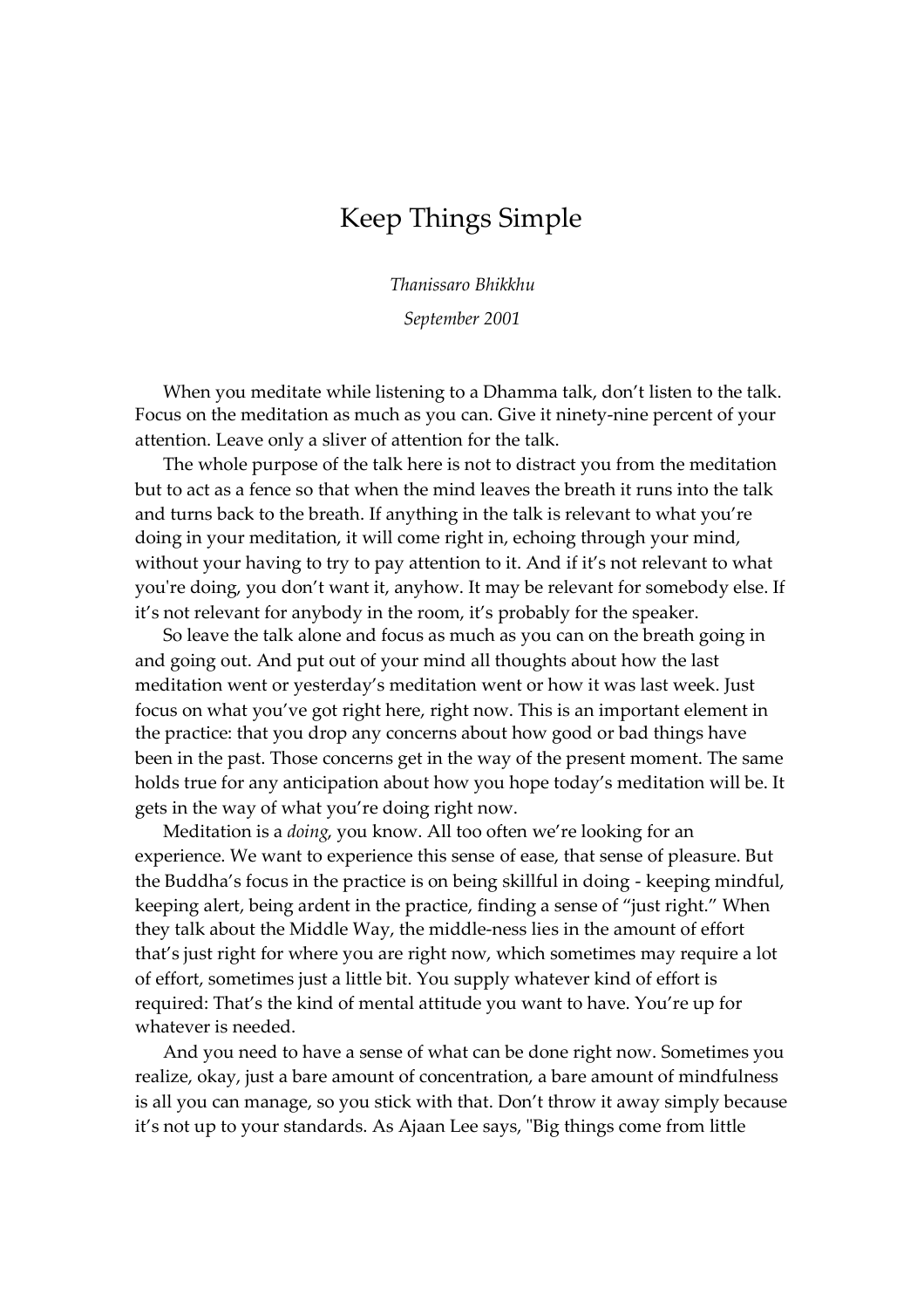things," and sometimes very tiny victories can add up. You stay with this breath and then with the next breath and then the next. And even though you may not feel all that settled or secure, it's better than getting upset and saying, "Well, gee, this isn't amounting to anything; this is horrible," and then spinning out of control.

Take things one step at a time, whatever the step that's required. If it requires you to step up high, okay, you step up high. If it's simply a step along smooth ground, okay, you can step along smooth ground. But you take whatever step is needed, and whether it matches your idea of where you'd *like* to be right now, that's not the issue. The issue is that you're here, you're doing what's required, you're doing the best that can be done in this situation.

And as you stay with these little, tiny steps, they begin to take on more depth, more strength, more solidity. If you measure them against your idea of how you'd like things to be, you tend to throw them away. If you keep throwing things away, what do you have left? Nothing at all. Concentration starts out in little, tiny bits and pieces, which may not seem like much, but they're better than nothing at all. A lot of the skill lies in learning how to stay with those bits and pieces. That's all you have to do, just stay with them. They may not be impressive, they may not have lots of flashing lights or whatever you've experienced in the past, but they're the beginning, they're the seeds. If you stay with them, if you nourish them, they grow.

That's the sign of a discerning person: You make the most of what you've got. It may be a lot or it may be a little, but it's what you've got. It may change from day to day, so be alert to that, be sensitive to that. Accept whatever difficulties there may be in the situation and do the best you can.

So take whatever concentration you have. If it seems like a little, don't berate it for being a little. Just work with it. Whatever sense of ease you can get out of the breathing, just stick with that. Even if it doesn't seem to be the most wonderful breath you've ever had, well, okay, work with what you've got because these things do develop. If you give them time, they develop. If you've got a fruit on the tree—even if it's just a little, tiny, hard, green fruit—you keep watering the roots, fertilizing the soil, looking after the causes, and the results will take care of themselves.

Try to keep your efforts right here. In other words, don't think about the past, don't anticipate the future. What you've got will then have a chance to grow. It's a very simple principle but we tend to forget it. But it's by keeping things simple that the meditation works.

Look at the questions the Buddha has us ask. They're very simple questions. "Where's the stress right now?" And before you get to the stress, ask "Where can the mind settle down?" If the mind hasn't settled down, if it has no sense of ease,